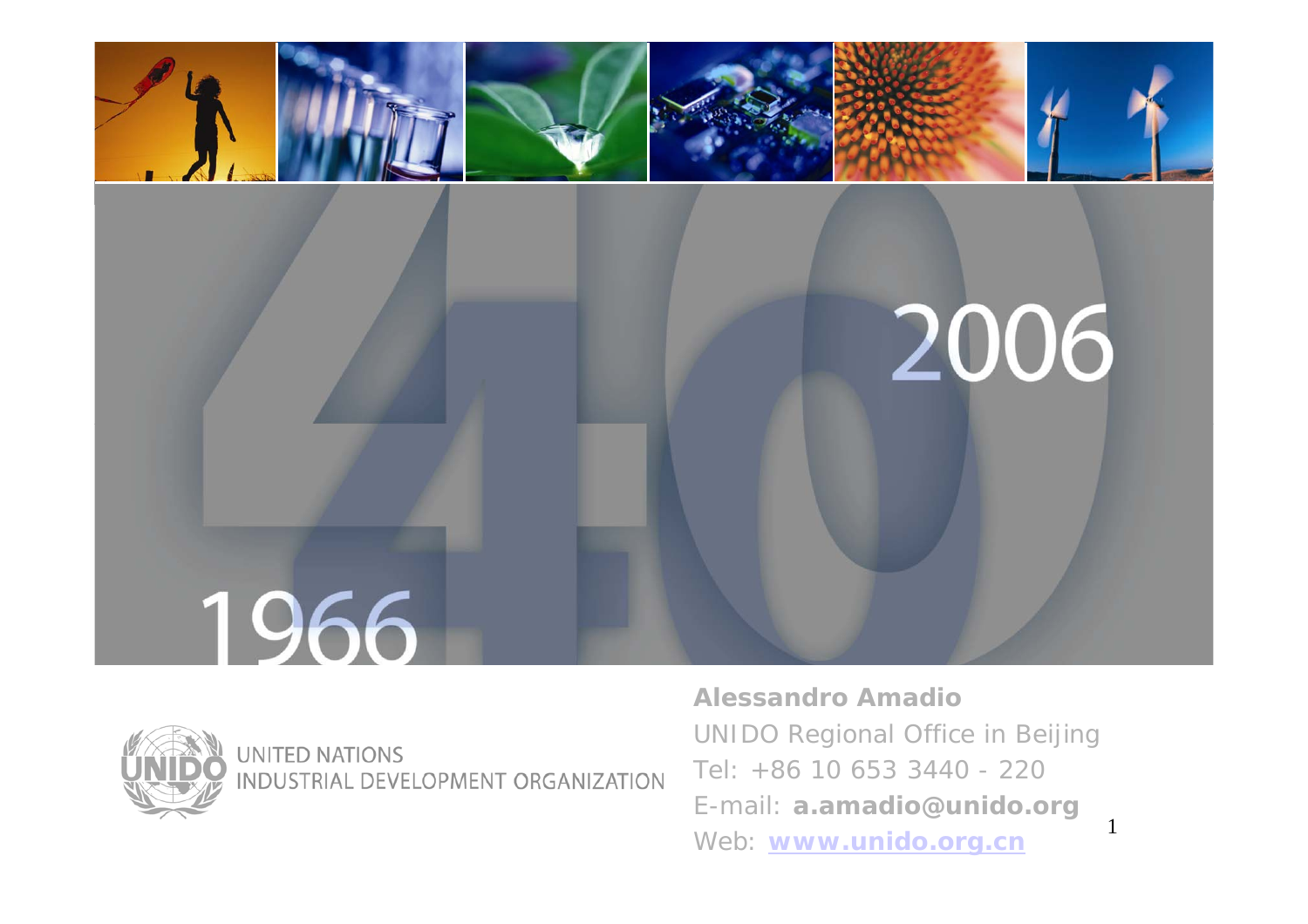



## **What Does UNIDO Do?** Thematic Areas and Activities

- 1. Industrial governance and statistics
- 2. Investment and technology promotion
- 3. Industrial competitiveness and trade
- 4. Private sector development/SMS
- 5. Agro-industry/Food safety
- 6. Sustainable energy and climate change
- 7. Montreal Protocol (Ozone)
- 8. Stockholm Convention (POPs)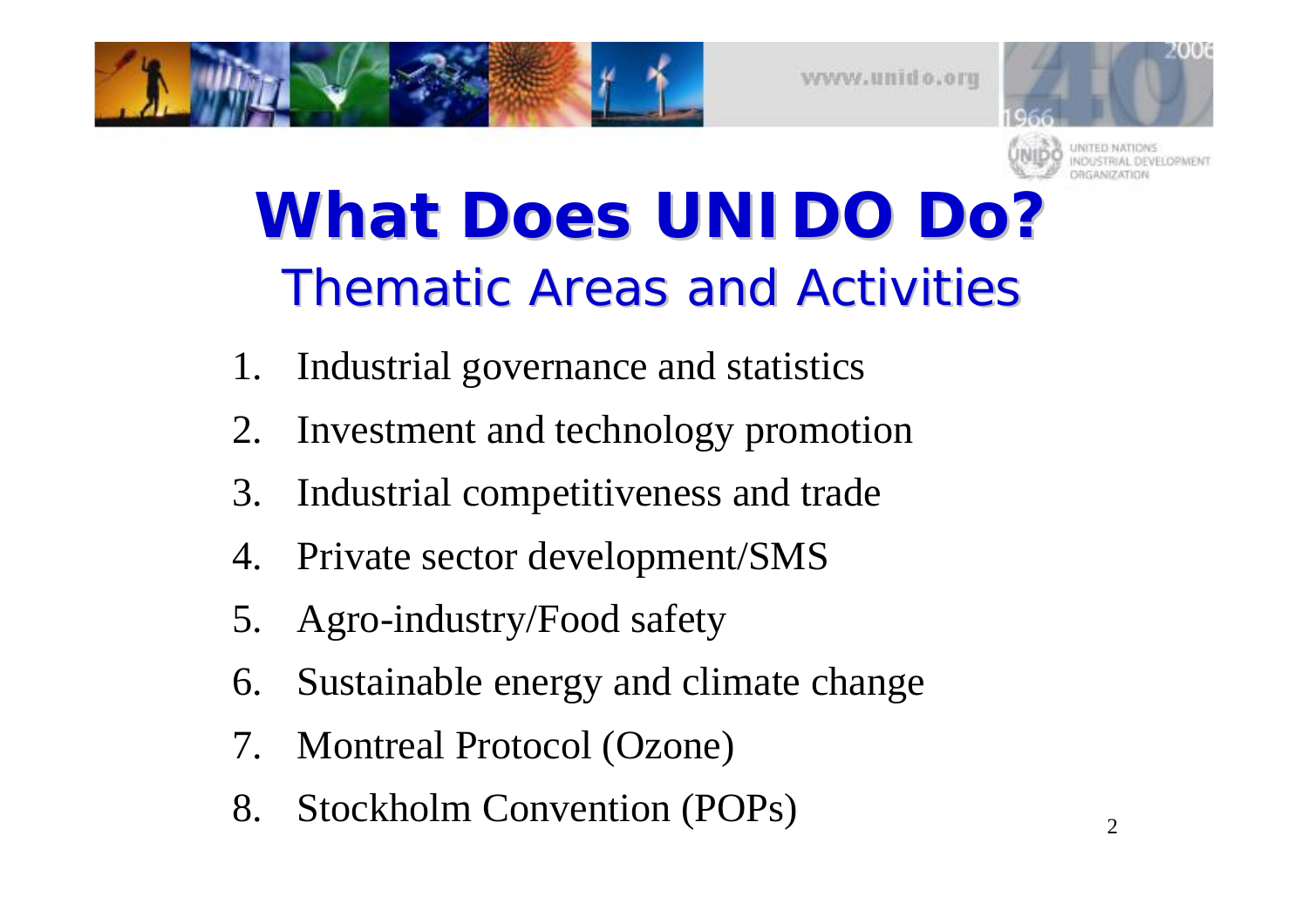#### UNIDO and associated programs in China



**REPRESENTATIVE OFFICE**, Beijing Associated P rograms: **ITPO**: Investment Technolog y Promo tion **Center** 

**UNIDO REGIONAL**

**SPX**: Industrial Subcontracting and Partnership e Xchang e

**ICSHP**: International Centre for Small Hydro Power

**ITPC:** International Technolog y Promo tion Centre

**ICM**: International Centre for Materials Technolog y Promo tion

3 and Transfer of Solar **ISEC**: International Center for Promotion Energy Technol ogy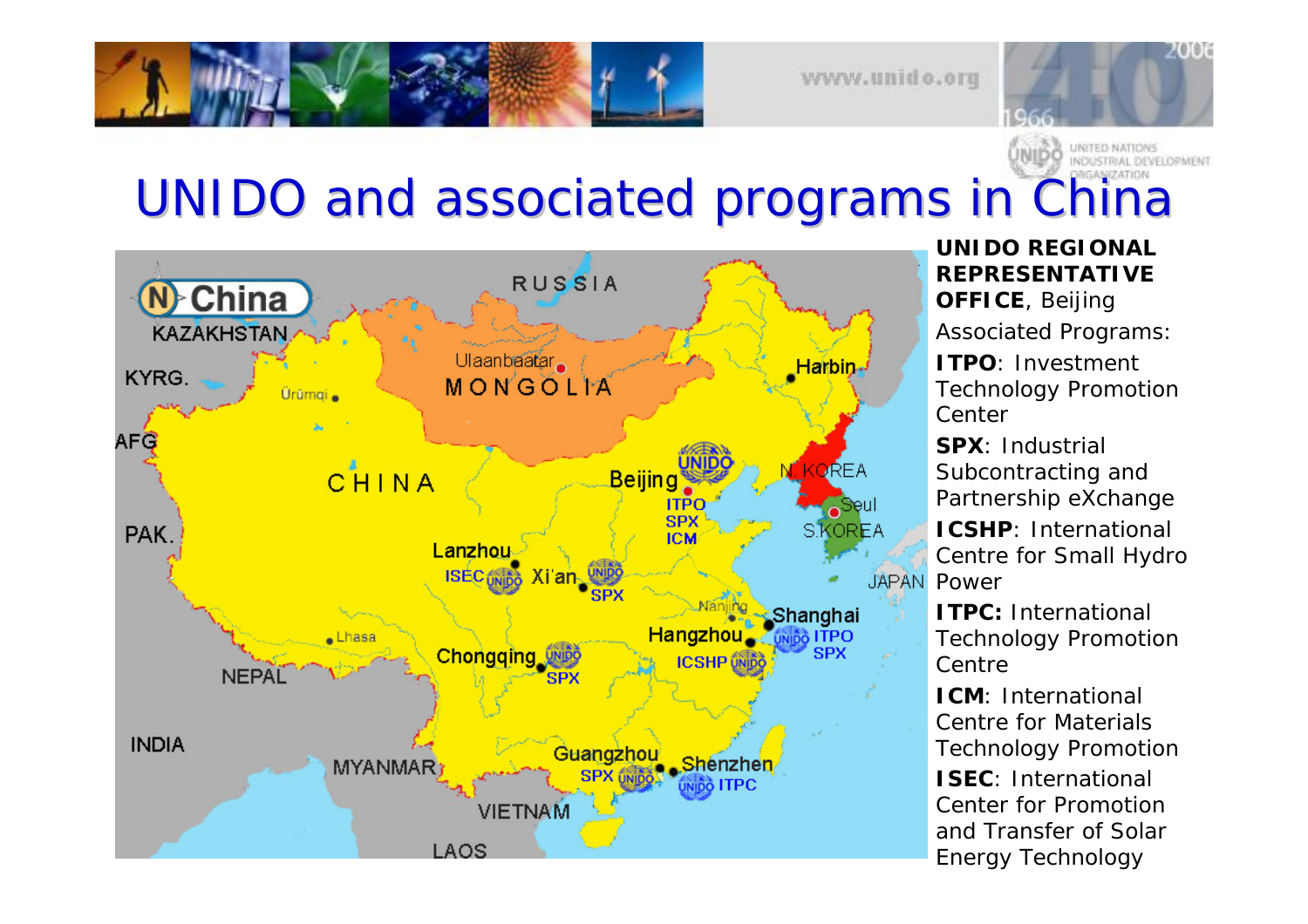

Economic growth CHINA

Energy

## Renewable Energy

Environment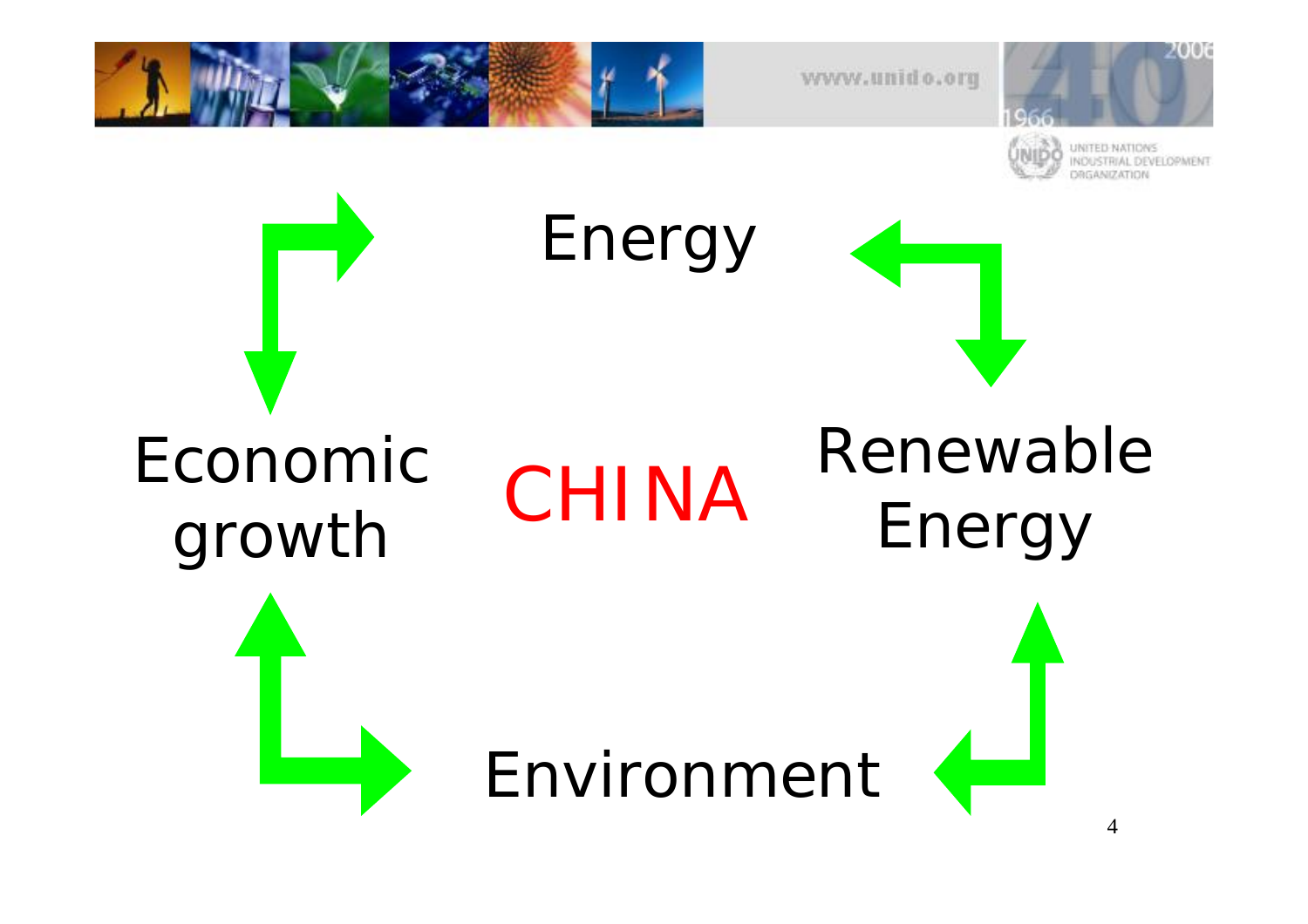



# Why Energy Economic growth and

Environment (CO $_2$  emissions) are an Issue in China?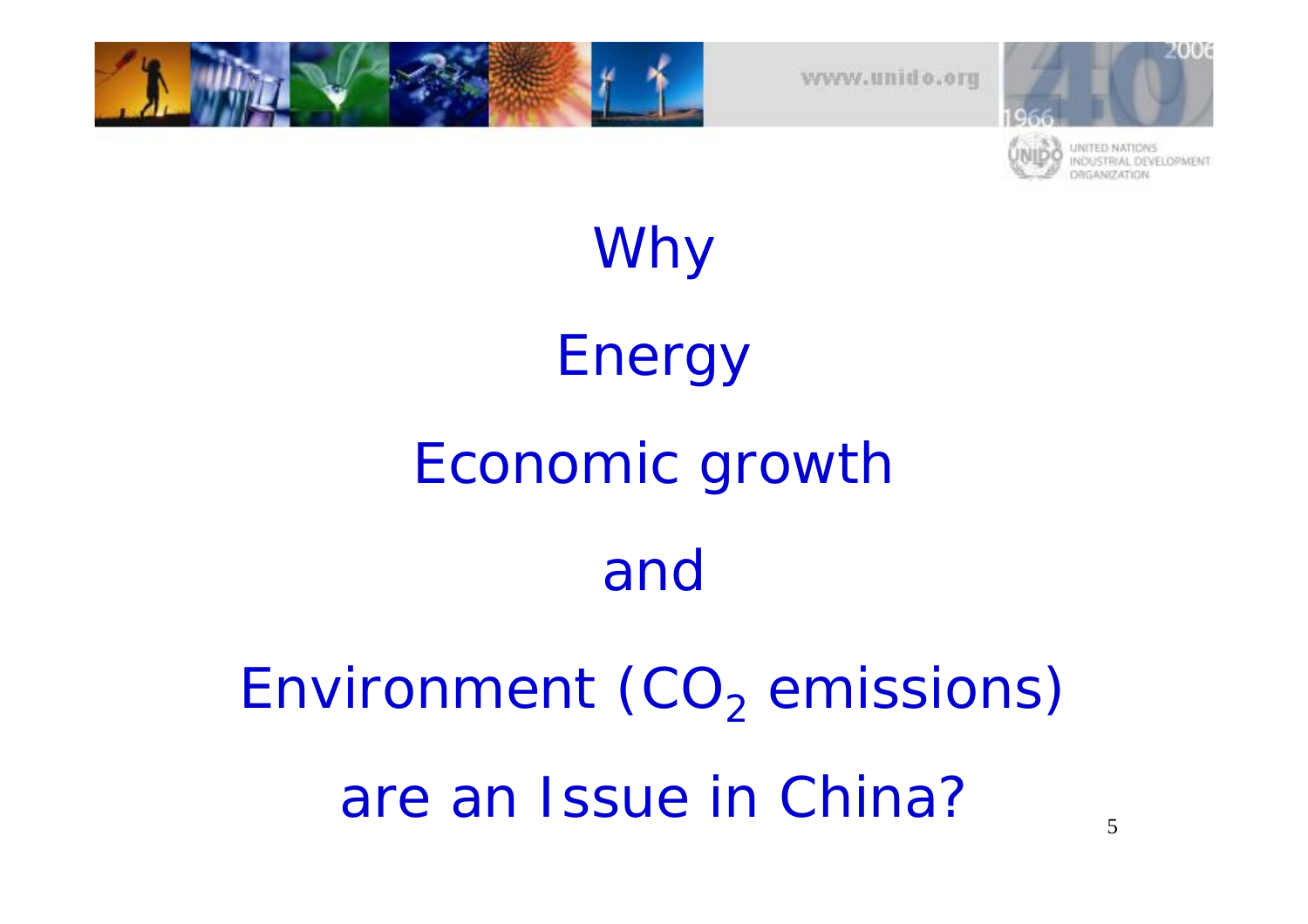





### Energy consumption in China Energy consumption in China

 $\bullet$ With a demand of 2,200 Mtce in 2005 (Million Tons

of coal equivalent), China is the world's second

biggest energy consumer, after the US.

 $\bullet$ China is foreseen to overtake the US before 2025

Source: China Statistical Yearbook, 2006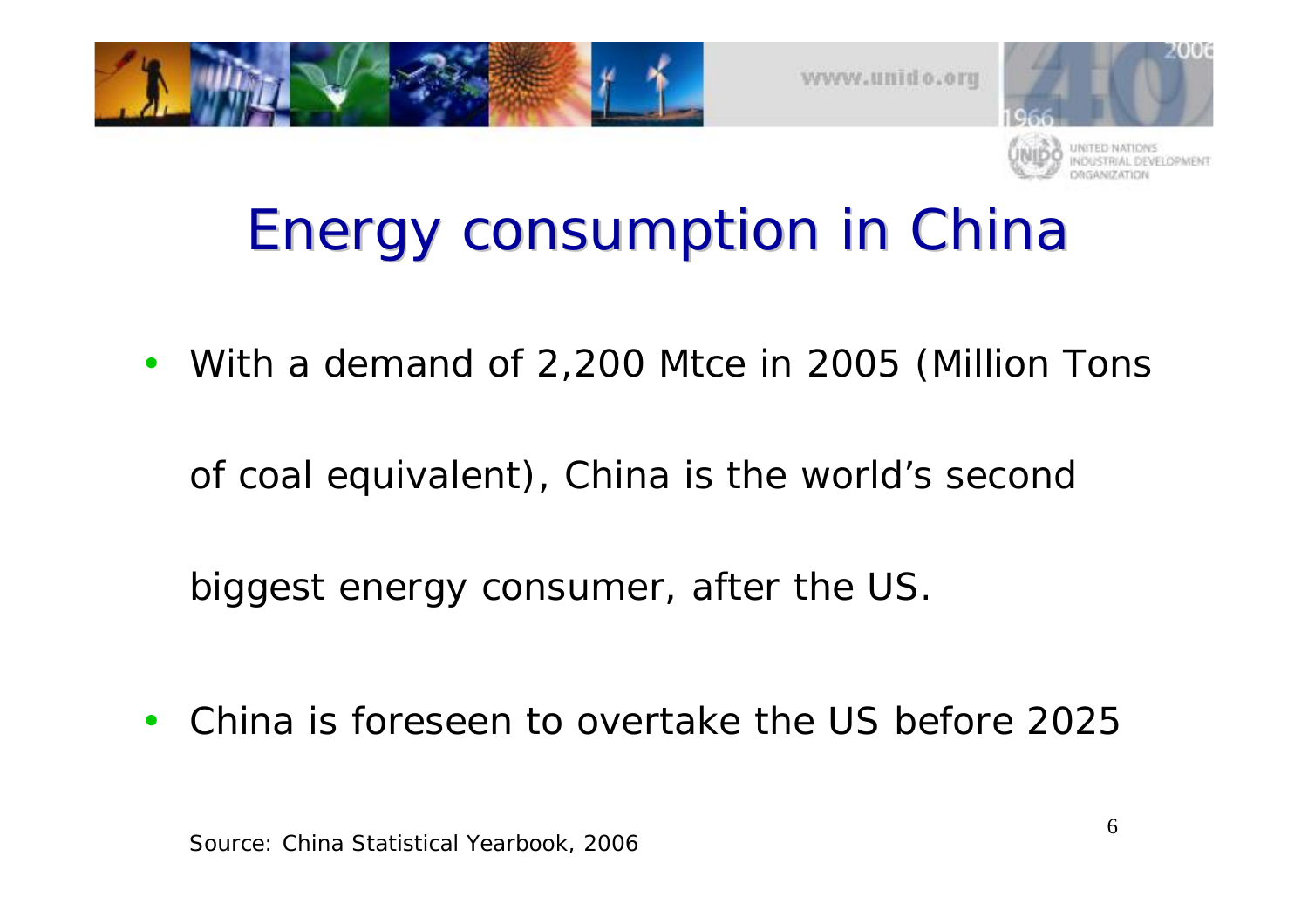





#### Coal consumption in China

- $\bullet$  In the last 10 years coal consumption has risen by 57% to 2.1 billion tons in 2005 and, as per the  $11<sup>th</sup>$ five-year plan, it will increase 14% by 2010
- • Coal is and will remain the main source of energy for at least the next two decades. It will still provide over half of China's energy needs in 2030

**Source**: China Statistical Yearbook 2006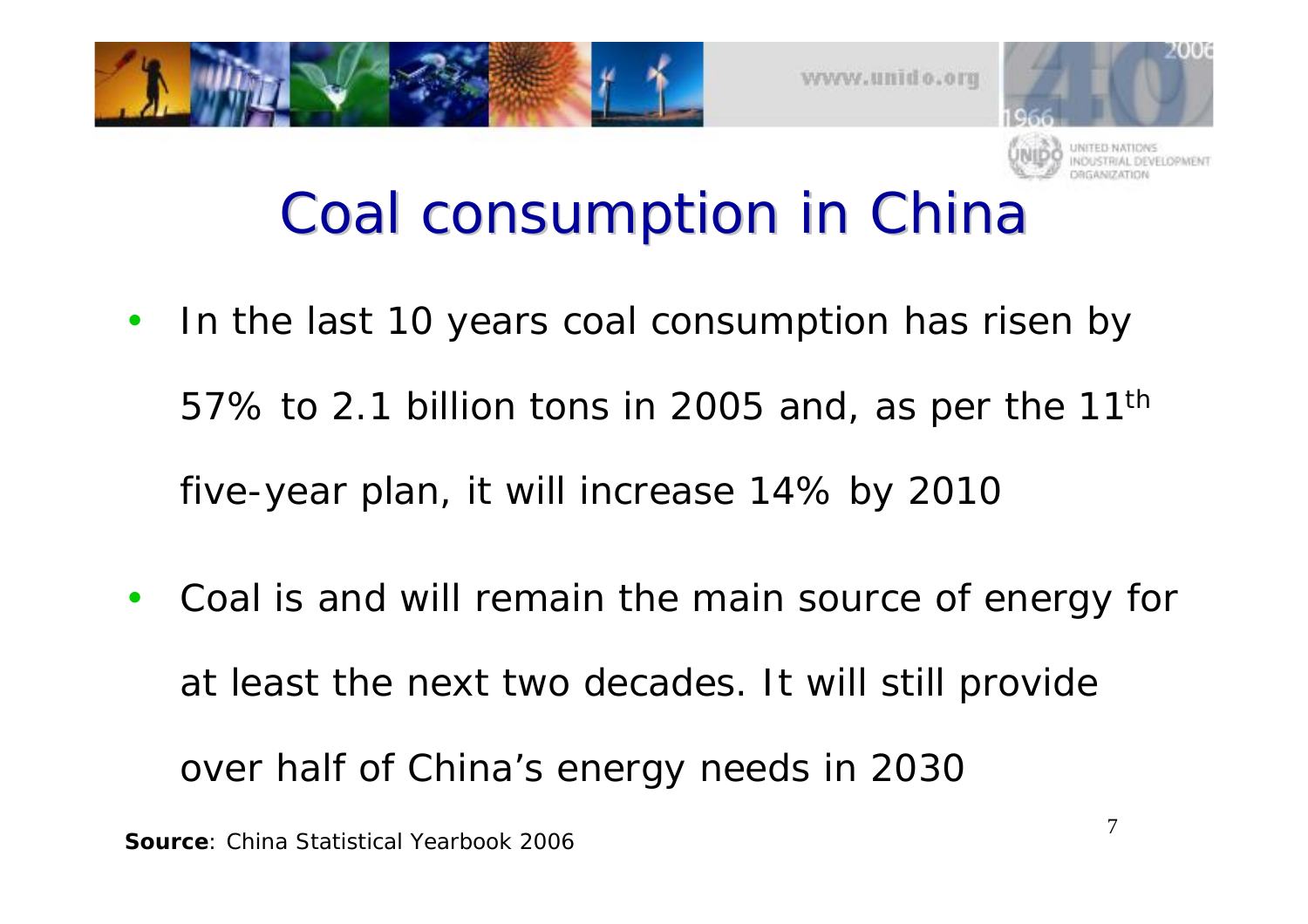

### CO<sub>2</sub> Emissions - China Vs. USA



**Source**: US Energy Information Administration, Energy Outlook 2006, World resource Institute, Oak Ridge National Laboratory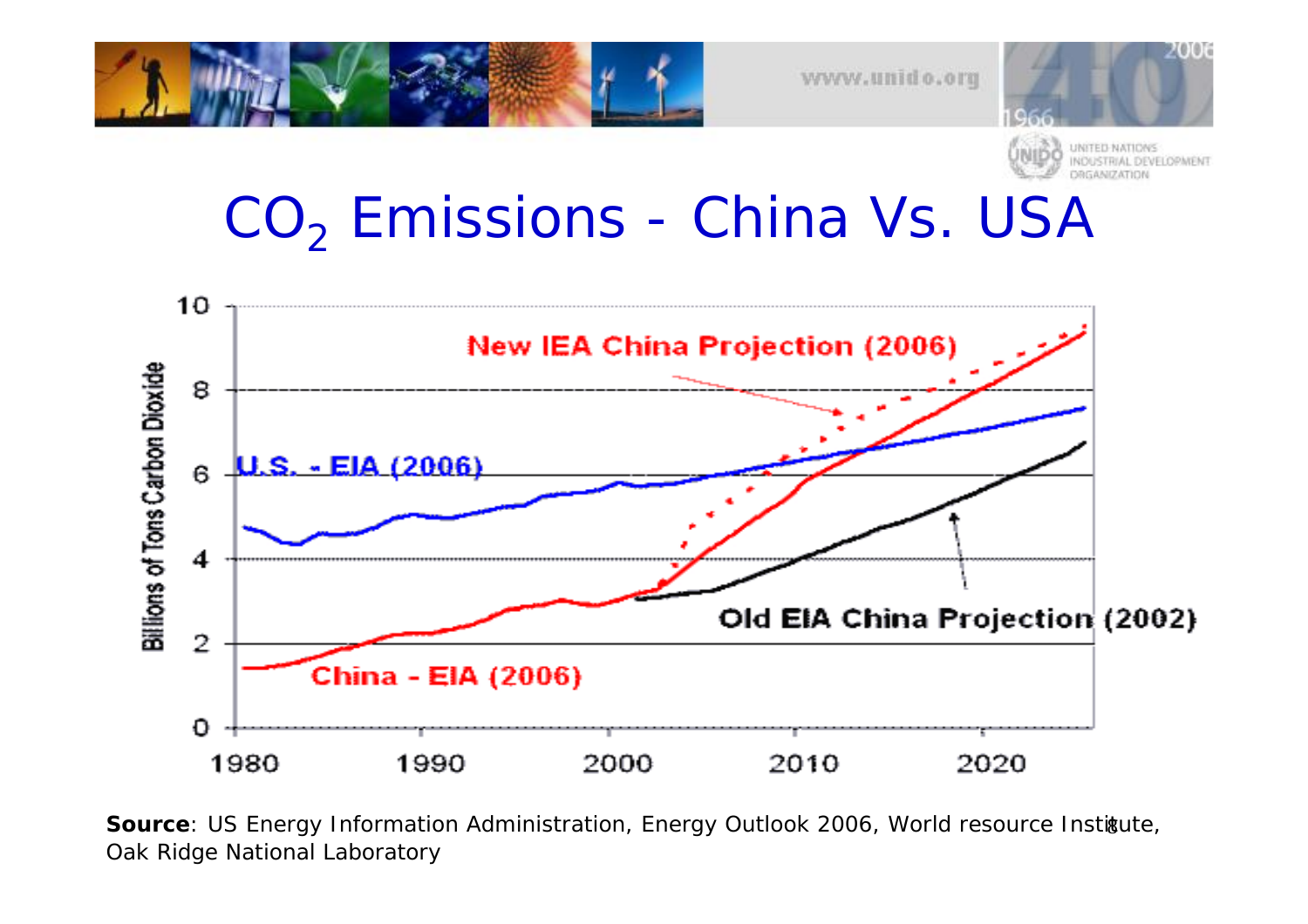



2006

#### Energy Consumption per Unit of GDP China Vs. OECD countries (2000)



Source: World Bank "World development indicators" and IEA "Energy Balance of OECD countries" 2000 (Organization for Economic Co-Operation and Development)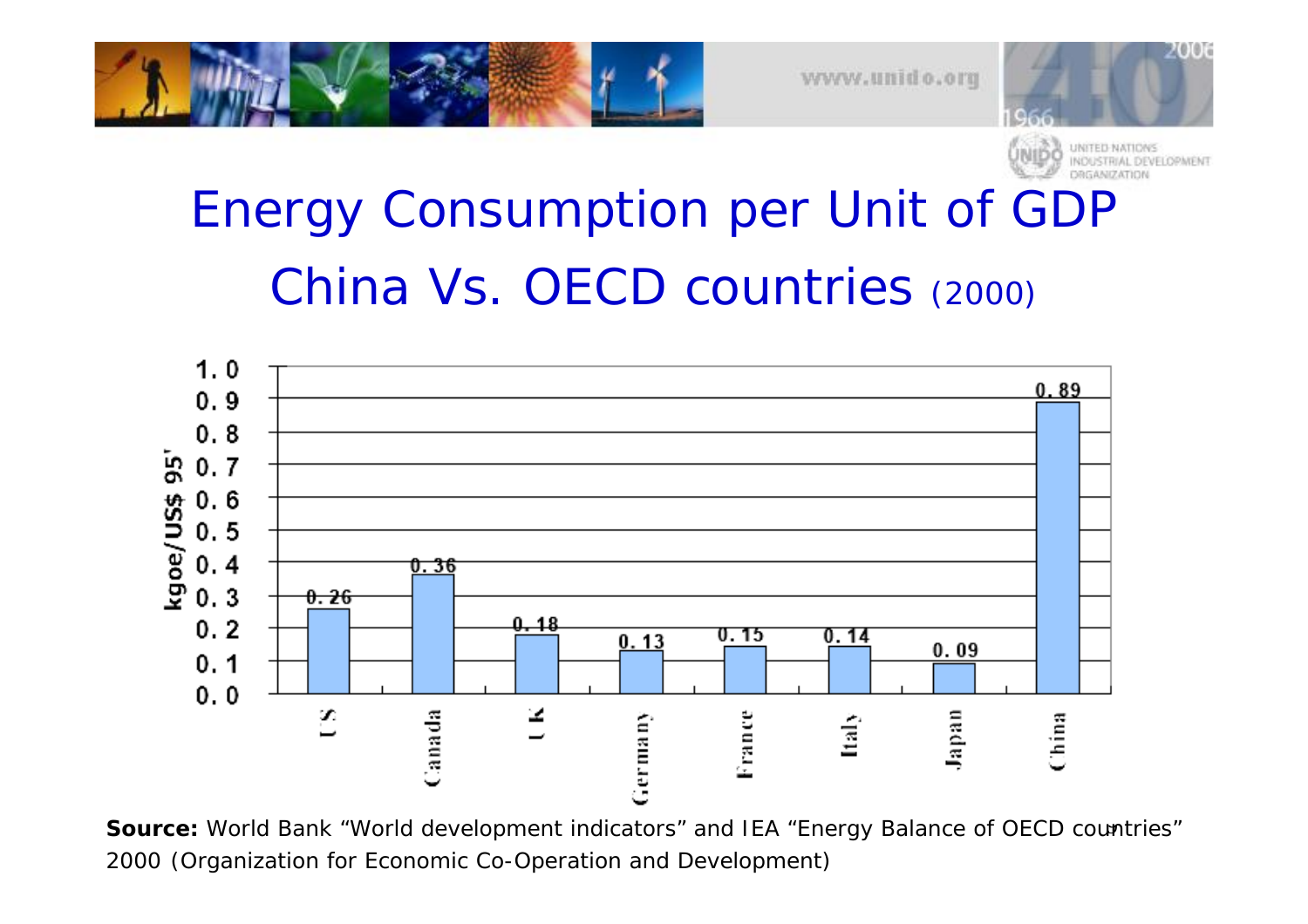

10 **Source:** China Statistical Yearbook 2006, China Daily news, China atomic authority, re-elaboration.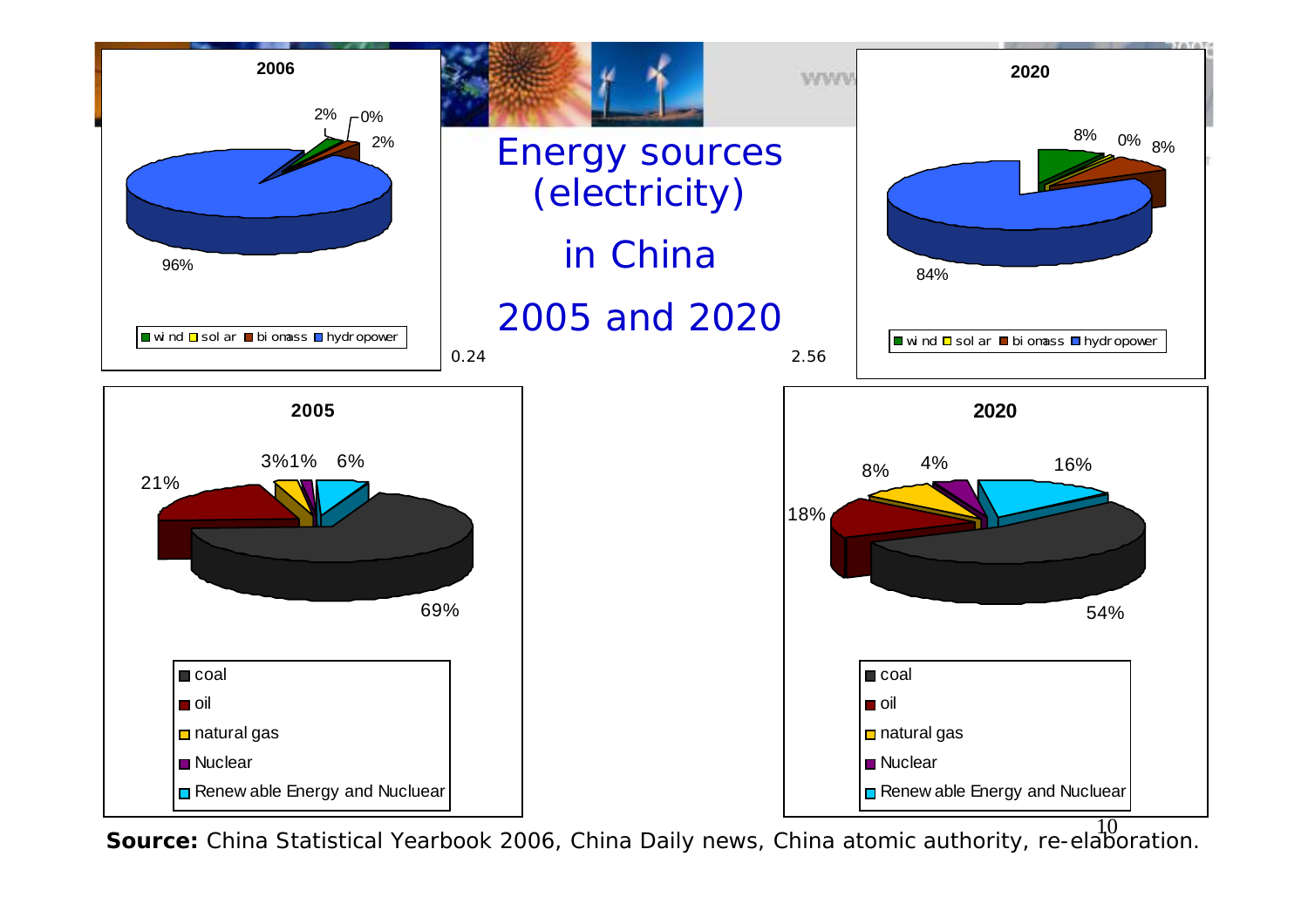



#### Energy cost (electricity)

 $\bullet$ Wind energy: ~0.63 Yuan/KWh

average investment of 9,000 Yuan/KWh and 2,000 full load hours

 $\bullet$ Thermal power energy: ~ 0.30 Yuan/KWh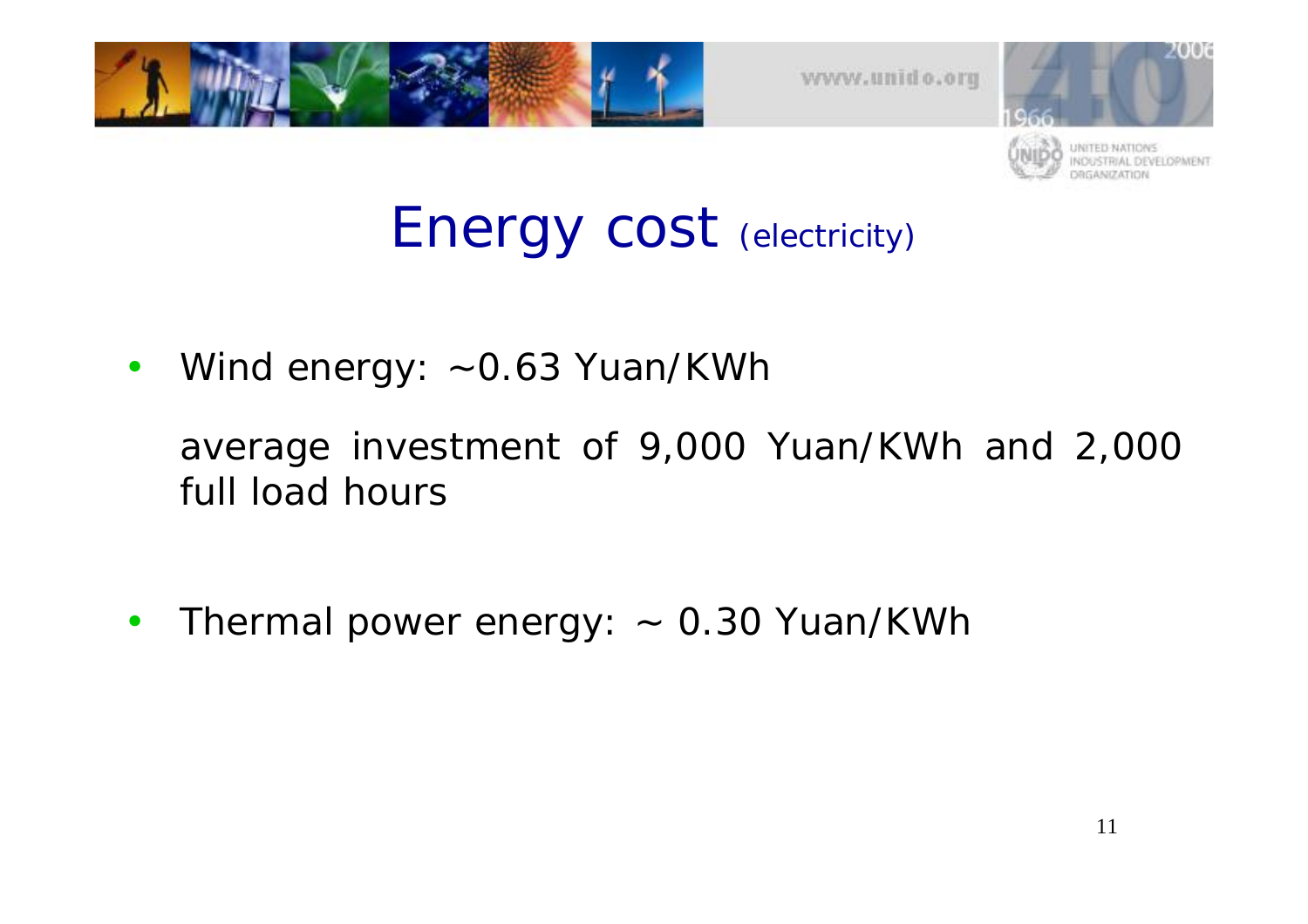



#### Value for money

#### Renewable energy Vs. Energy efficiency/saving

The balance is, by far, in favour of energy efficiency/saving

#### WHY?

- •Electricity represents 11% of the total energy consumption
- •Energy is cheap, so far!
- •Most of energy comes from coal, now and in the next two decades